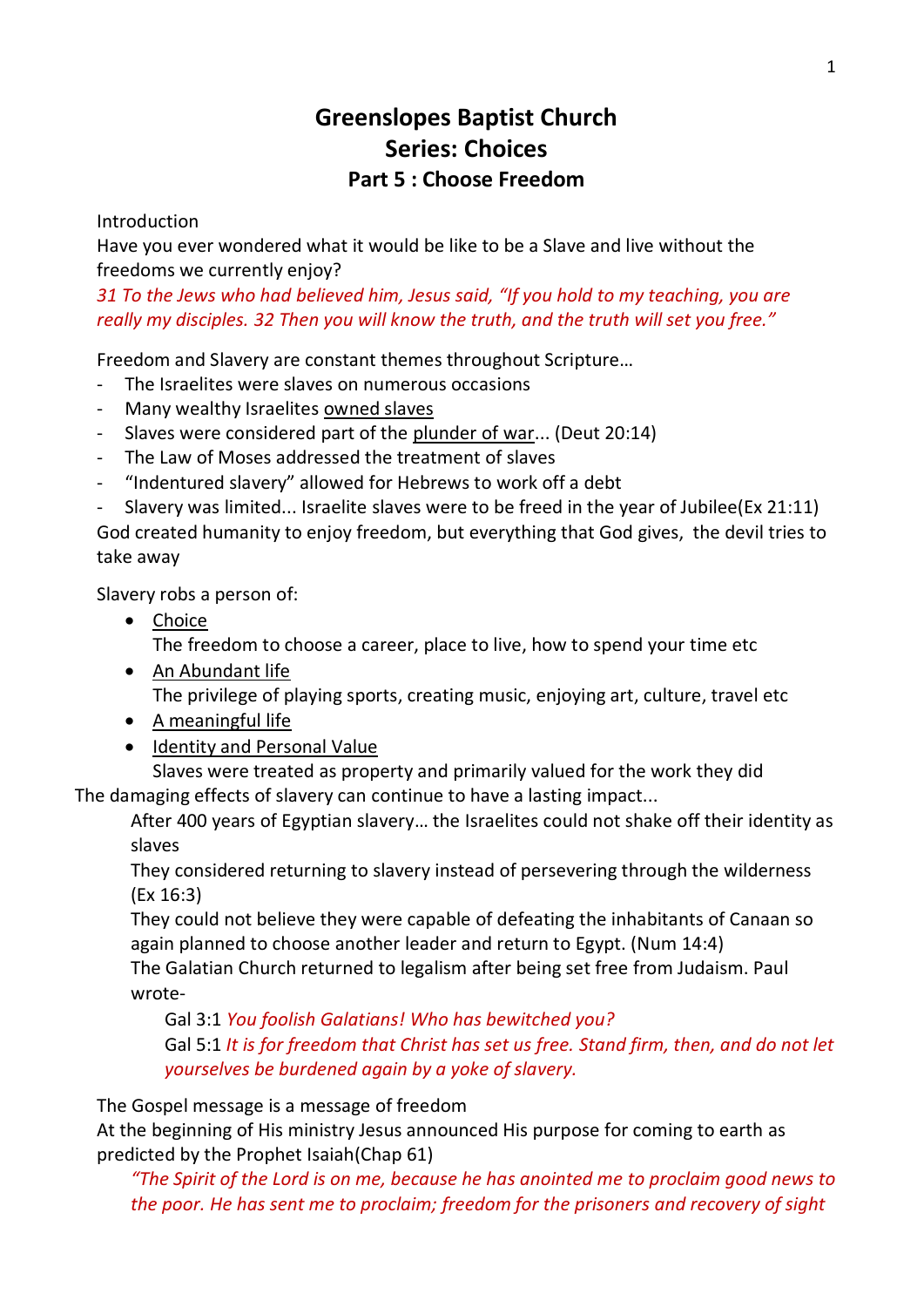## *for the blind, to set the oppressed free,<sup>19</sup> to proclaim the year of the Lord's favour."* Luke 4:18

### **How is Freedom a CHOICE?**

God created humans to live in freedom

Humanity became slaves to sin at the fall

Jesus died on the cross to set us free, reversing "the effects of the Fall" and offers freedom to all who will accept His gift of forgiveness

Those who repent and choose to follow Jesus begin to experience Freedom (they are set free POSITIONALLY)

However it usually takes time for our new status as free people, and behaviour, to align

Thus our journey to complete freedom in all areas of life takes time (is PROGRESSIVE) Sadly, many Christians never enter into the freedom that is rightfully theirs.

## **Things that take away our freedom**

**1. Sin** 

• Enslaves

*Jesus replied, "Very truly I tell you, everyone who sins is a slave to sin. John 8:34*

• Separates

*But your iniquities have separated you from your God; your sins have hidden his face from you, so that he will not hear.*Isaiah 59:2

### **There is a difference between being forgiven and being set free**

 $\frac{1}{\sqrt{2}}$  As Christians our sin is forgiven

 $\overline{\phantom{a}}$  But unconfessed sin can still damage us

#### *Restoring Freedom*

Repentance removes the weight of shame and guilt

And the "Sin barrier" is removed… restoring relationship with God and freedom *If we confess our sins, he is faithful and just and will forgive us our sins and purify us from all unrighteousness.* 1John 1:9

#### **2. Addictions-** take away our freedom by MASTERING us...

Drugs, Alcohol abuse, Gambling, Addiction to Gaming, Porn- all promise joy, happiness and excitement but actually take away freedom and joy

# *Restoring Freedom*

Be honest with God- repent and ask for help.

Freedom from addiction is most effective with the help of a trusted advisor/ counsellor

# **3. Unwise binding contracts**

- Excessive "Bad" Financial Debt
- Becoming Unequally yoked in marriage
- Poorly constructed Business partnership agreements

#### *Restoring Freedom*

Getting out of contracts can be very difficult but not impossible Pray and get advice before entering into binding partnerships- be careful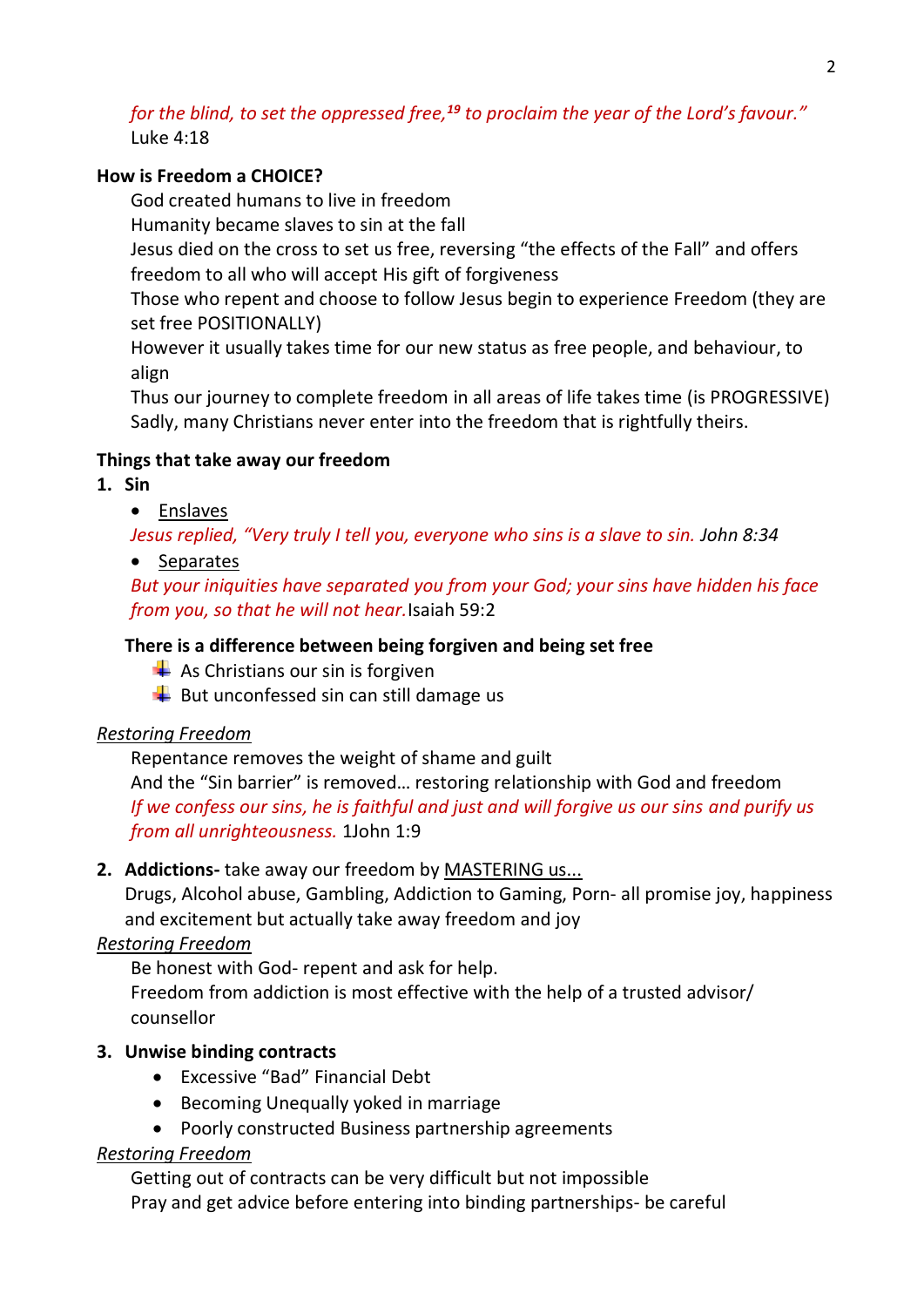## **4. Legalism**

- Cults often enslave innocent participants
- False Religions
- Legalism with the church

### *Restoring Freedom*

Get out of any organisation that enslaves

## **5. Negative words / Curses**

Negative words spoken over us can damage and take away freedom IF we accept and believe what is said. We empower what we believe!

Words of rejection are particularly damaging and rob us of freedom

Curses can be broken with prayer (Praying with someone spiritually mature will help) Focus on the Truth of God's Word; Read Scripture (especially passages that teach us truth of what God thinks and says about us)

If you belong to Jesus, you are:

*Chosen, Redeemed, Worthy, Adored, Loved, Included in God's family, have an inheritance waiting in heaven, Blessed with every spiritual blessing, God thinks about you constantly and has good plans and purposes for your life etc*

## **6. Unforgiveness, anger or bitterness**

All rob us of personal freedom and joy

#### *Restoring Freedom*

Develop a habit of being quick to forgive

Living constantly filled with the Holy Spirit will produce fruits of the Spirit rather than the fruit of our carnal nature

# **7. Pleasing people, rather than God** can enslave us

- Trying to live up to the expectations of others is exhausting… and wears us down
- Trying to be like someone else... can rob us
- Often expressed in Church through stifled worship…

# *Restoring Freedom*

Fix your eyes on pleasing Jesus

*And let us run with perseverance the race marked out for us, 2 fixing our eyes on Jesus, the pioneer and perfecter of faith.* Heb 12:1

#### **8. Generational curses**

Some of us have inherited a past that includes bondage because of the activities of parents, grandparents or great grandparents. (Ex 34:6&7)

We are not personally guilty of what previous done, but we can still be damaged by their involvement in forbidden activities (eg Freemasonry, Occult, Yoga, Idolatry, witchcraft, voodoo, Ouija,murder etc)

#### *Restoring Freedom*

Through prayer, the power over us can be broken. This is most effective with the help and support of an experienced, spiritually mature Christian